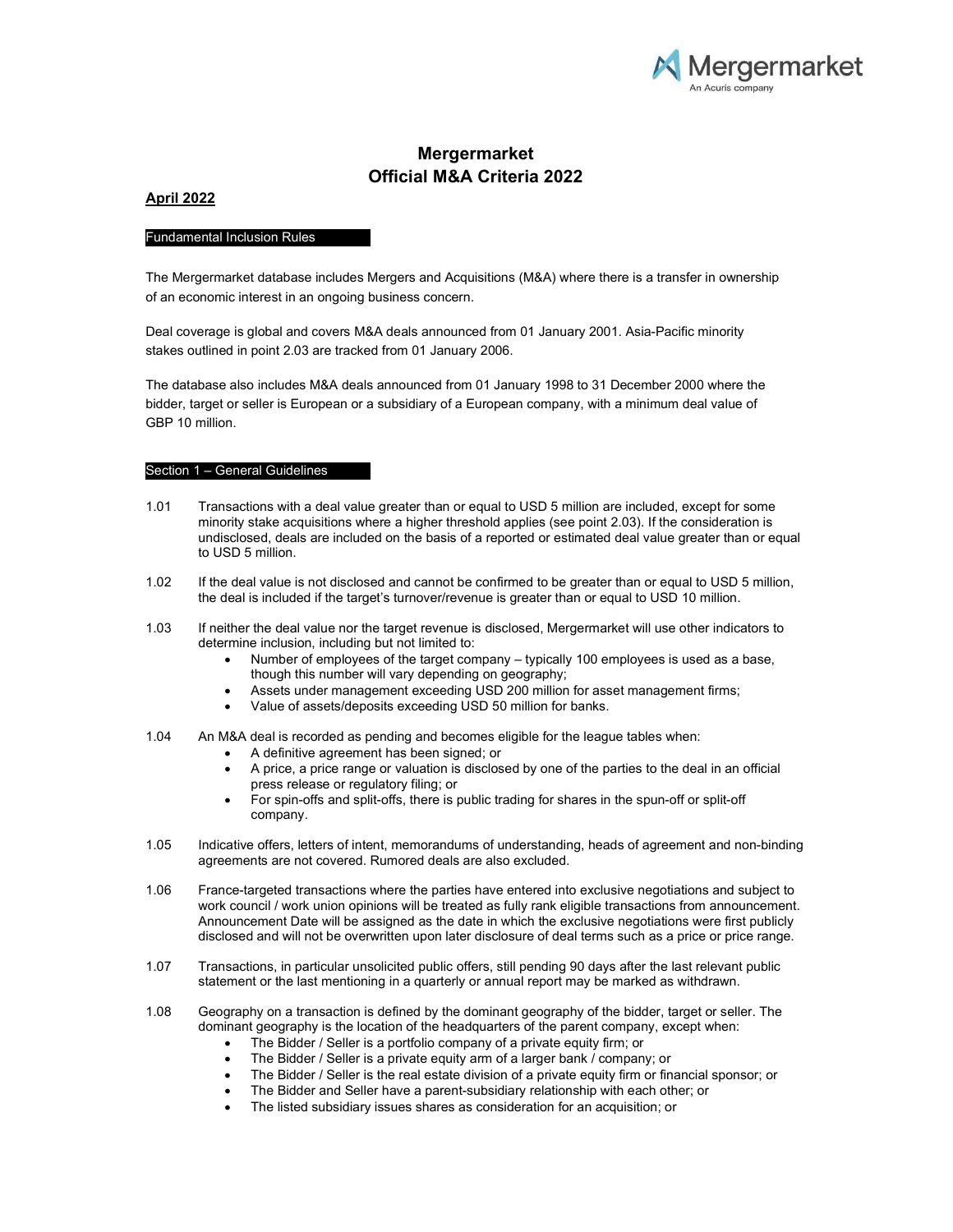

- The listed subsidiary is the bona fide transacting company based on official documentary evidence, determined at Mergermarket's discretion; or
- The ultimate parent is a government agency, ministry or sovereign wealth fund, and there is a bona fide transacting company as Bidder / Seller, determined at Mergermarket's discretion.
- 1.09 Where the bidder or seller is a subsidiary, and parent companies with different geographies are listed as related parties, geography allocation is based on where the advice is given.
- 1.10 Where the bidder is a consortium or a group of investors, dominant bidder geography is determined by the headquarters of the lead investor or the party with the largest equity stake.
- 1.11 Target geography in a sale of multinational assets or companies with multiple nationalities is assigned in the following priority:
	- i. Nationality of the majority of the assets or companies being sold; or
	- ii. Nationality from which most revenue is derived; or<br>iii. Nationality of the Seller: or
	- Nationality of the Seller; or
	- iv. Another nationality selected by Mergermarket, if the Seller is selling foreign assets with no further details on their nationalities.
- 1.12 Industry on a transaction is defined by the dominant industry of the target company only.
- 1.13 Nationality for a strategic company is assigned based on the nationality of business in accordance with Ion Analytics Official Corporate Criteria 2021. Nationality is never assigned based on where a company is incorporated or listed.

#### Section 2 – Included Deal Types

- 2.01 Acquisitions of 100% of another entity.
- 2.02 Acquisitions of business units, divisions, product lines or other operations of another entity.
- 2.03 Partial stake acquisitions where the stake acquired is greater than or equal to 30% of the entire share capital, or 10% where the target is based in Asia-Pacific, and the deal value is at least USD 5 million, the deal will be included.

Where the stake acquired is less than 30%, or 10% where the target is based in Asia-Pacific, the deal will only be included if the deal value is at least:

- USD 100 million provided there is also evidence of an advisory mandate;
- USD 500 million in the absence of evidence of an advisory mandate.
- 2.04 Mergers.
- 2.05 Joint ventures where at least one party is injecting an operational asset other than cash.
- 2.06 Spin-offs and split-off's.
- 2.07 Auctions but only the winning bid, where a binding agreement is in place, is recorded.
- 2.08 Reverse takeovers.
- 2.09 Debt-for-equity swaps.
- 2.10 Preferred shares exhibiting at least one of the following features:
	- Voting rights
		- Board seats
	- Convertible features
- 2.11 Property transactions where a property company, with the exception of a property holdco, is acquired or merged with another entity.
- 2.12 Privatizations.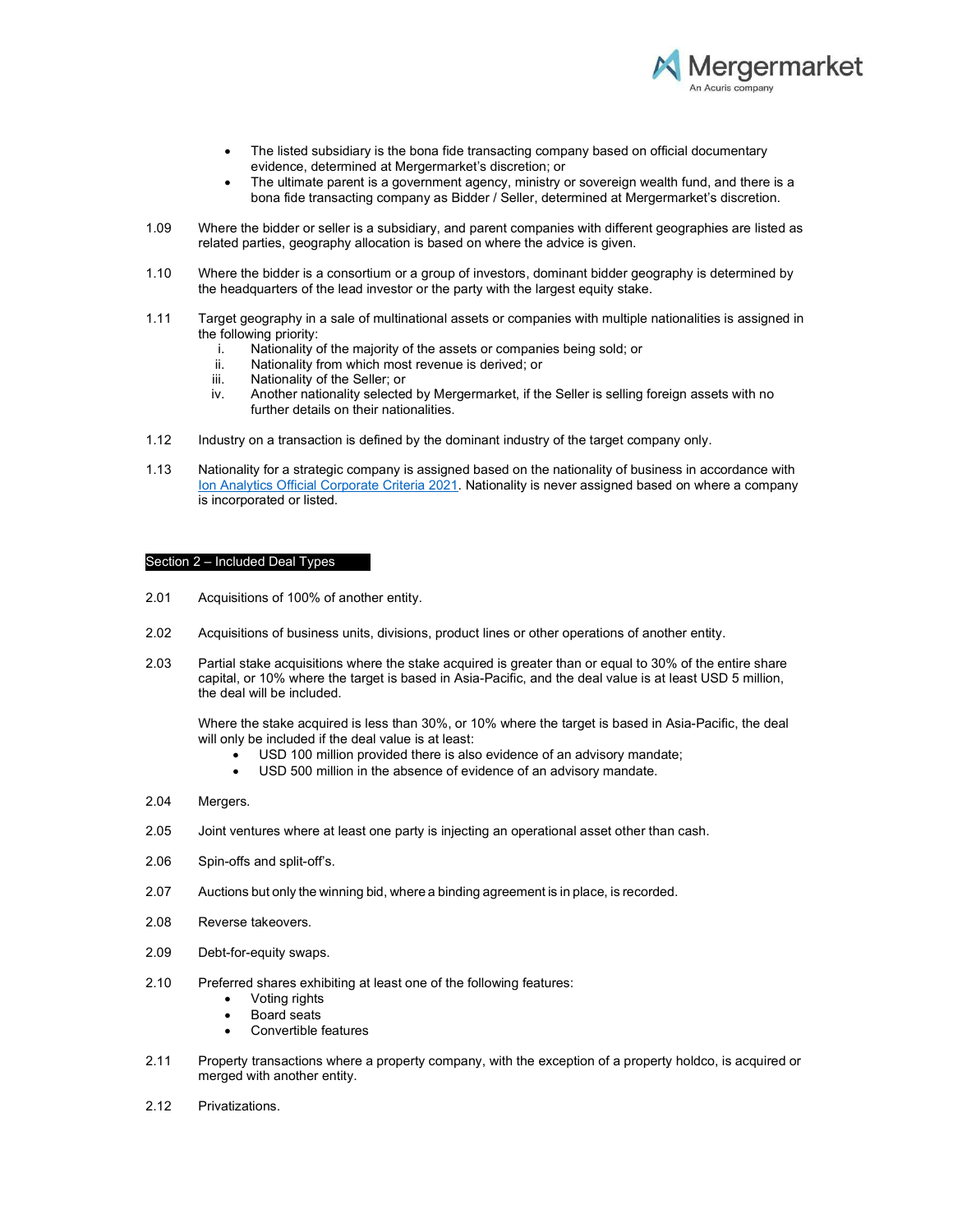

### 2.13 Pharmaceutical rights and brands.

2.14 Natural resource transactions comprising oil & gas wells or blocks, mining properties, timber tracts, wind farms, solar energy farms, tidal or hydro power and similar alternative energy transactions.

### Section 3 – Excluded Deal Types

- 3.01 Joint ventures where the only asset contributed is cash.
- 3.02 Property/real estate transactions restricted to land, buildings, portfolio's or sale and leaseback agreements.
- 3.03 Equity carve-outs.
- 3.04 Transactions involving undeveloped oil and gas fields and undeveloped mines.
- 3.05 Acquisitions of brands, rights and/or licenses including Government-awarded telecom spectrum licenses except for pharmaceutical rights or brands.
- 3.06 Individual assets (i.e. dry bulk vessels) and asset portfolios.
- 3.07 On-sales, subsequent sales and back-to-back transactions which are inter-conditional.
- 3.08 Share buybacks in the form of open market purchases or tender offers.
- 3.09 Equity placements where shareholders' interests in total remain the same.
- 3.10 Internal restructurings where no change in economic ownership is demonstrated.
- 3.11 Collapsing dual listings and share unification schemes.

# Section 4 – Valuation Guidelines

- 4.01 The value of an M&A deal is calculated on the principle of cost to the bidder for the specific stake acquired in the target.
- 4.02 The consideration of an M&A deal is the sum of the declared amount paid by the bidder for the stake acquired in the target, without any assumption or refinancing of the target's net debt.
- 4.03 The target's net debt is taken from the offer document or calculated as the sum of the target's interest bearing liabilities, minus its cash and cash equivalent and short-term investment on its most recent publicly available balance sheet prior to the announcement date of the deal.
- 4.04 Where the deal is ongoing (i.e. it has not completed, lapsed or been withdrawn), the equity value of the deal is taken as the value at the announcement date. If the offer is later revised, the equity value of the deal will be adjusted accordingly.
- 4.05 Should the equity stake acquired upon completion of the deal differ from the stake intended at announcement, the deal value will be adjusted accordingly after completion.
- 4.06 If the target is a financial institution, an insurance underwriter, a leasing company, a mortgage REIT, or a government awarded concession for an infrastructure asset, the net debt is set to zero.
- 4.07 Net debts of companies in the following industries are calculated as per Rule 4.03:
	- Financial exchanges of securities, commodities, derivatives and other financial instruments
	- Providers of technological tools and products supporting financial decision making
	- Payment processing technology companies
- 4.08 The following are not included in the calculation of net debt:
	- **•** Pension liabilities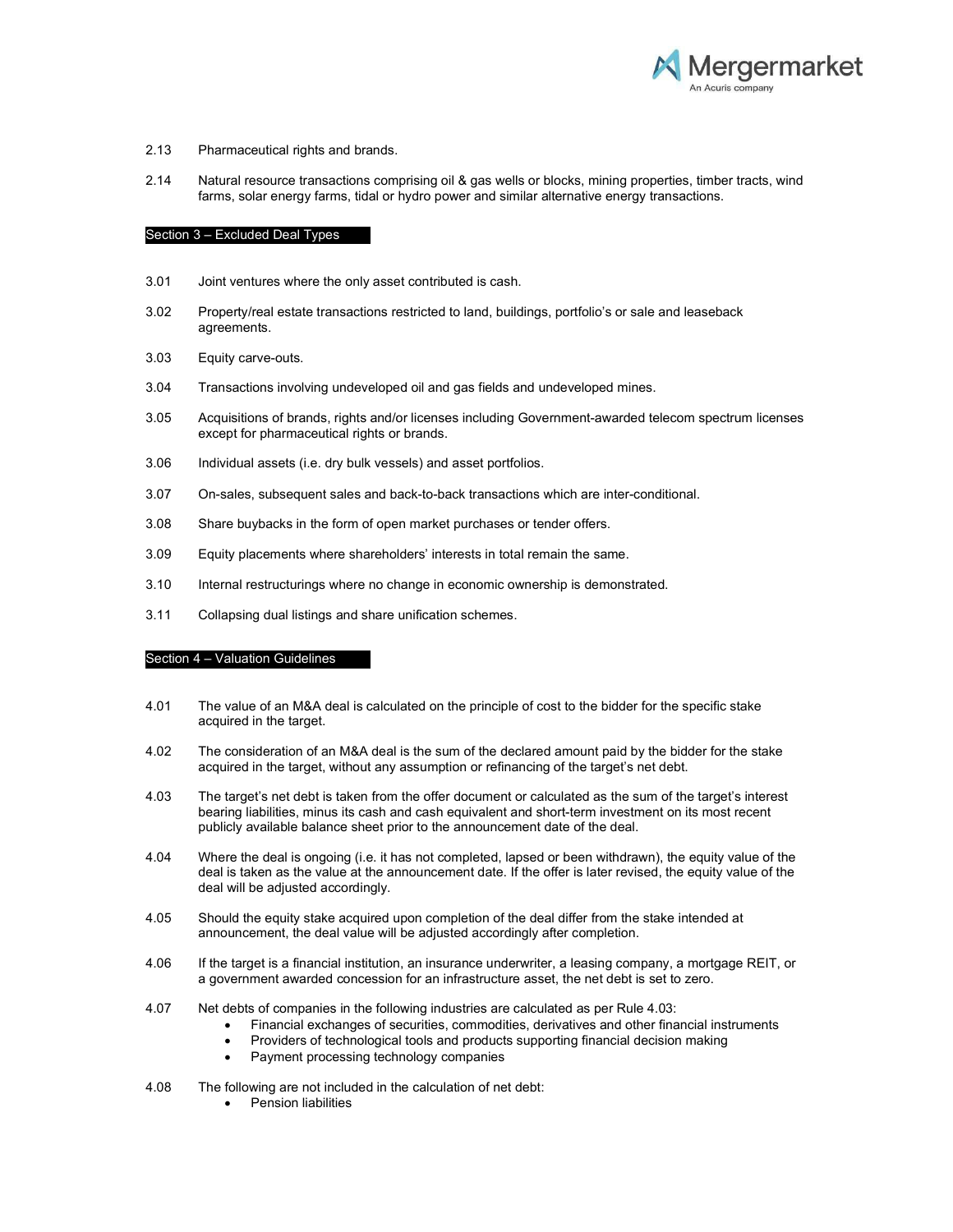

- Liabilities with no further obligation of repayment
- Debt already owed to the bidder
- Shareholder's loan
- Debt attributable to the FIG division of a corporate
- 4.09 Where the Bidder's ownership in the Target increases from below 50% to above 50% as the result of a deal, and the net debt is positive, the deal value is calculated as the sum of the consideration and the full amount of net debt. In all other cases, the deal value is the same as the consideration. Net debt is never apportioned.
- 4.10 Deal values are sourced from press releases from one of the parties on the deal, official filings with stock exchanges or regulatory agencies, or media reports attributing the deal values to named company officials.
- 4.11 If the value of a deal is not disclosed from an official source, the deal value may be sourced from at least two reputable third-party sources, provided they independently report the deal value on the cost-to-thebidder principle and are available for further public scrutiny. Mergermarket has the discretion of rejecting any third-party source which does not meet this requirement.
- 4.12 A deal value publicly reported by a credit rating agency is treated as a single third-party source and must be accompanied by another reputable third-party source.
- 4.13 A deal value reported in a bond prospectus or offering memorandum may be treated as official disclosure if the document is available for public perusal or Mergermarket is given explicit permission to redistribute the document to other parties.
- 4.14 Analyst estimates, projected values and deal values sourced from only one reputable third-party source are captured as estimate value as per Section 9 for the purpose of modelling M&A advisory fees, but otherwise treated as undisclosed.
- 4.15 The lower end of any price range, either officially disclosed or from multiple third-party sources, will be used for the calculation of deal value.
- 4.16 For the purpose of calculating deal value, any future or deferred payments of consideration, either by instalments or conditional upon performance, are not discounted to their net present values.
- 4,17 Deal values provided by an Advisor in a submission will be considered.
- 4.18 **Earn-outs** are identified as additional consideration based on future performance. Earn-outs are included in the deal value under the assumption that all performance goals will be met.
- 4.19 The number of fully diluted shares of a listed company is calculated as the sum of all outstanding common shares and incremental shares attributable to all outstanding in-the-money options, warrants, restricted and performance stock, convertible securities and other share classes of the company:
	- In-the-money options and warrants are included by Treasury Stock Method, or by If-Converted Method if the exercise price is not available.
	- Restricted and performance stock is included by If-Converted Method.
	- In-the-money convertible securities are included by Net Share Settlement Method.
	- Multiple trading share classes are converted into the equivalent common shares, based on the last closing price prior to the announcement date.
	- Non-trading share classes (including preferred shares convertible into common shares) are aggregated to common shares at conversion ratios disclosed in an official filing of the company
- 4.20 The **public offer** of a listed company is valued based on the fully diluted shares of a target at the stated offer price per share.
- 4.21 The offer price per share of a **stock swap at a fixed share exchange ratio** is calculated based on the Bidder's last closing share price prior to the announcement date. If terms are revised, the offer price is recalculated based on the Bidder's last closing share price prior to revision. At completion, the offer price is revalued based on the Bidder's closing price on the completion date.
- 4.22 The offer price per share of a **stock swap at a floating share exchange ratio**, a stock swap subject to a collar, or an offer with contingent value rights as payment, is calculated based on the terms of the offer.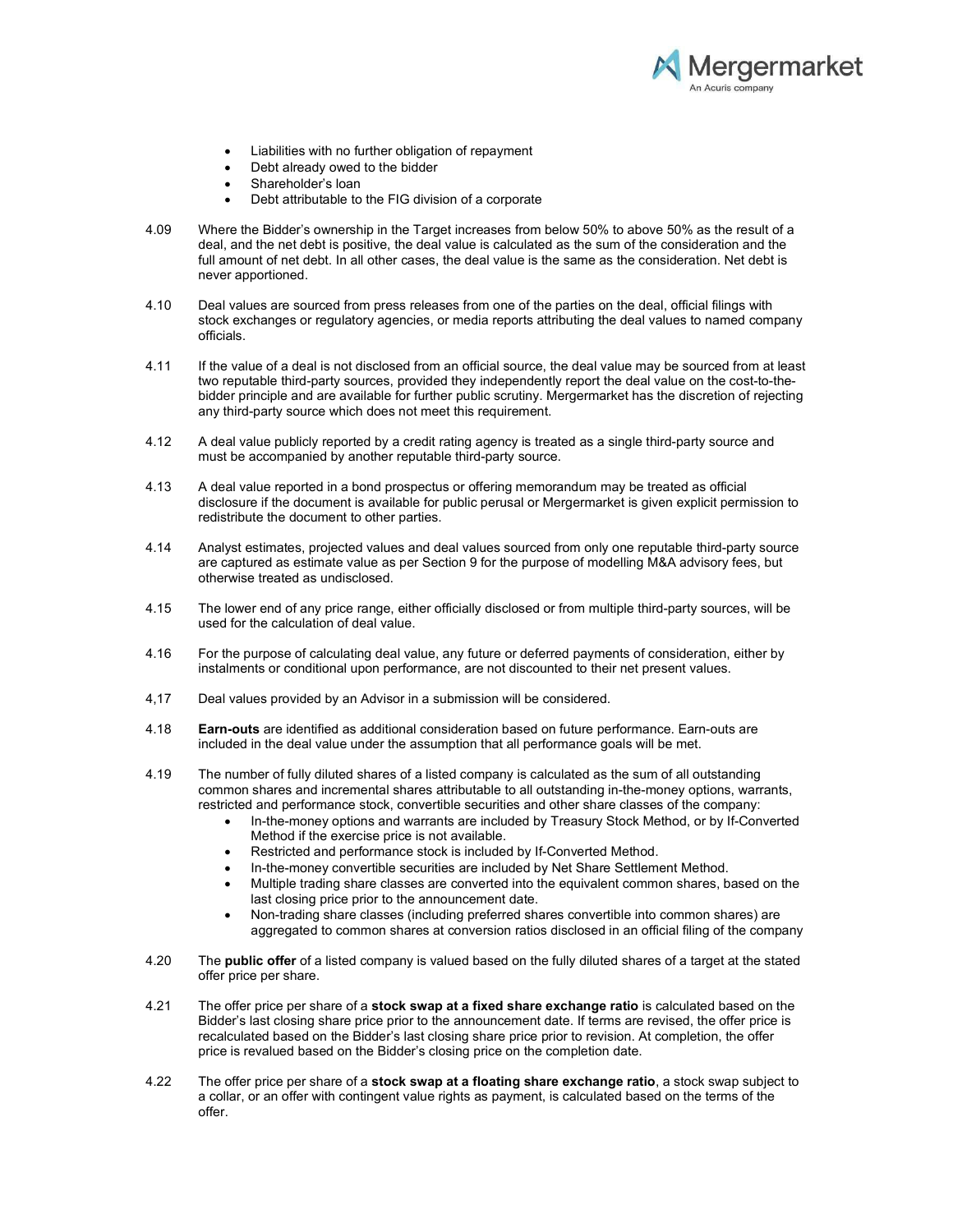

- 4.23 Special dividend issued by the target to its shareholders is included as part of the cash offer price, provided that the payment of the dividend is conditional upon the public offer becoming unconditional.
- 4.24 Stock consideration offered by a listed bidder for a private target is valued based on the number of shares issued as consideration and the Bidder's last closing price prior to the announcement date. At completion, the deal is revalued based on the Bidder's closing price on the completion date. Where the shareholders of a private target receive a majority stake in the combined company following a stock swap by a listed bidder, the deal would be classified as a reverse takeover.
- 4.25 Stock consideration offered by a private bidder is valued only if the value of the issued stock can be derived from publicly available sources.
- 4.26 For a mandatory offer, deal valuation assumes full acceptance of the offer. The deal value will be amended upon completion of the offer and will be based on the number of shares tendered and acquired. If the mandatory offer is preceded by a qualifying stake acquisition (see point 2.03):
	- One deal is recorded should the implied price per share equal the offer price per share for the mandatory offer;
	- Two separate deals are recorded should the implied price per share differ from the offer price per share for the mandatory offer.
- 4.27 De-SPAC transactions are valued at announcement based on the number of shares issued by the SPAC to the target shareholders multiplied by the PIPE price. If there is no PIPE with the De-SPAC, the IPO price of the SPAC will be used instead. At completion, the De-SPAC will be valued as per rule 4.22. Cash payments to target shareholders are included according to disclosed figures in official press releases and regulatory filings. Earnout shares are included and valued based on the PIPE/IPO price.
- 4.28 Mergers between two listed companies are structured based on factors such as the terms in the offer document, the market capitalization of both companies, and the premiums on the stock of both companies. In general, the company with the smaller market capitalization will be chosen as the Target. However, Mergermarket will use its discretion to record the deal structure that it deems best reflecting the economics of the deal. Mergers are valued for the target company only. Mergers are never recorded as a newly established entity acquiring each of the two companies separately and are never valued for the combined entity.
- 4.29 Three-way mergers are recorded as two separate transactions, where they are announced jointly and are inter-conditional. (Four-way mergers are recorded as three separate transactions, and so on.) The largest company is considered the Bidder in both transactions, each of which is valued for the respective target company only. Three-way mergers are never recorded as a newly established entity acquiring each of the three companies separately and are never valued for the combined entity.
- 4.30 **Joint ventures** are valued based on the minimum theoretical amount required to achieve the transfer of existing assets or businesses into the joint venture to reflect the new ownership structure. Selection of target and bidder is based on this analysis. Joint ventures are never valued on the total enterprise value of the combined entity. If no value can be calculated to reflect the minimum amount of assets transferred, the deal value will remain undisclosed.
- 4.31 The spin-off or split-off of an unlisted business division into a listed entity is recorded with the Deal Status of Preliminary Discussion and not valued at the initial announcement. Upon the commencement of public trading of the spun-off entity, the Deal Status becomes Pending, the announcement date is assigned, and the deal is valued based on the closing price of its first day of public trading and the number of shares to be distributed to shareholders. The net debt of the newly spun-off company will be used if official press releases confirm the net debt of the spun-off company at the time of the completion of the deal.
- 4.32 The spin-off of a partial stake in a listed company is recorded with the Deal Status of Pending at the initial announcement and valued based on the last closing price prior to announcement date and the number of shares to be distributed. The net debt of the newly spun-off company will be used if official press releases confirm the net debt of the spun-off company at the time of the completion of the deal.
- 4.33 Following share distribution in a spin-off or a split-off, the Deal Status becomes Completed and the deal is revalued based on the closing price of the first day following share distribution and the number of shares distributed.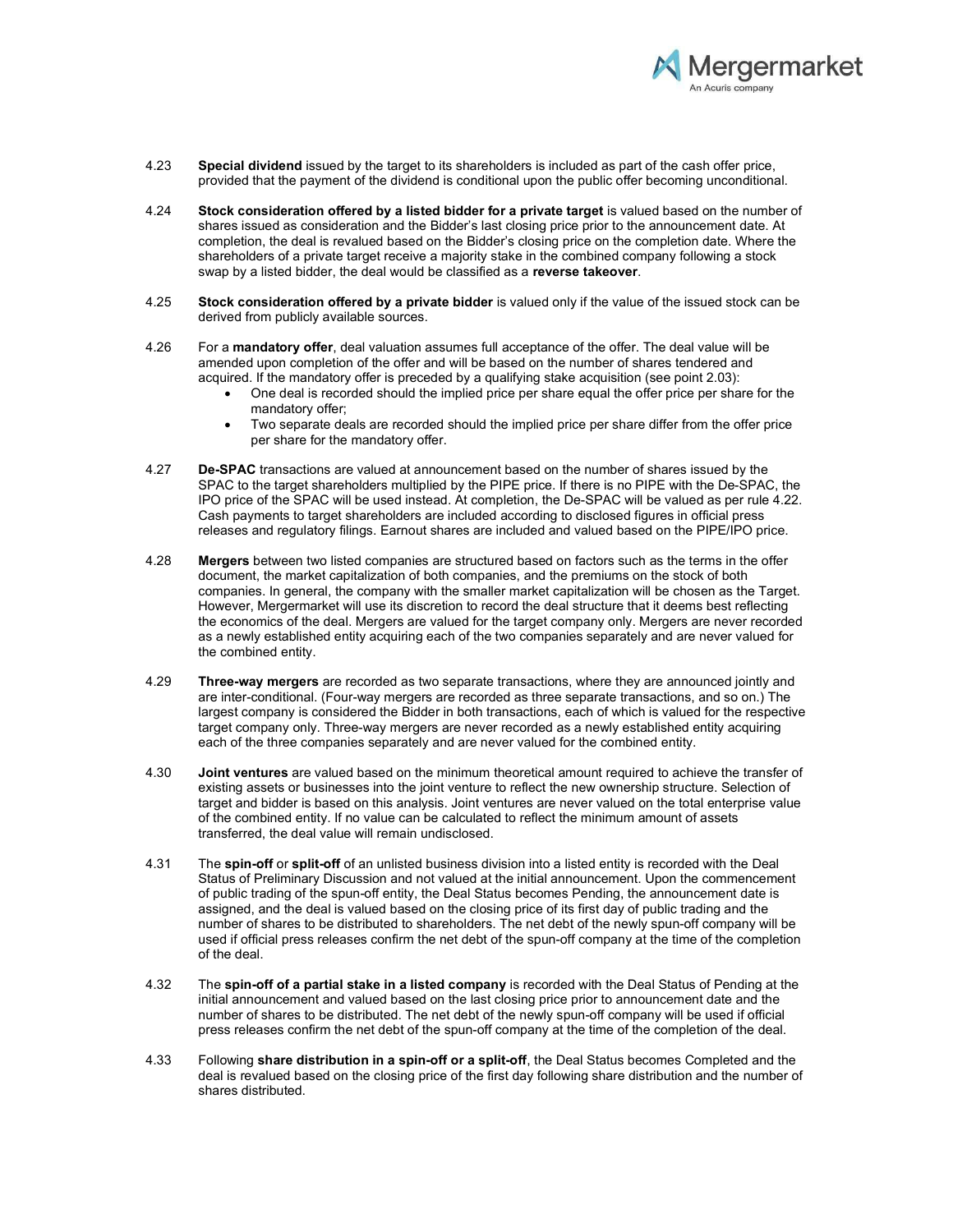

- 4.34 Reverse Morris Trust and Morris Trust transactions are recorded as a single deal and structured as the external buyer acquiring the target entity via a stock swap. The intermediate spin-off step is not eligible for inclusion.
- 4.35 The consideration for a debt-for-equity recapitalization is valued on the new equity issued to creditors at completion of the reorganization. Net debt is calculated for the reorganized company, rather than the company prior to the restructuring. Recapitalizations are never valued on the amount of debt exchanged or forgiven.
- 4.36 Loan, mortgage, credit card, leasing and annuity portfolios are valued by applying a fixed capitalization rate of 8% to the disclosed purchase price for the portfolio as a rule-of-thumb proxy of the equity value of the book. If the purchase price for the portfolio is not disclosed, the fixed capitalization rate of 8% will be applied to the size of the portfolio instead. In the instance that a FIG business division is sold, only equity value will be accepted as a deal value.
- 4.37 Listed funds are valued based on the offer price or market price per unit.
- 4.38 **Unlisted funds** are valued on the disclosed size of the capital commitment transferred to the new fund manager. The transfer or sale of assets between funds managed by the same fund manager will be considered fully eligible and valued in their entirety if public evidence clearly proves that there was a full M&A sale process, such as an M&A auction, driving the sale.
- 4.39 **Asset managers** are not valued based on the assets under management. Without a specified consideration, the valued will remain undisclosed.
- 4.40 Concessions are valued on both upfront and future payments to the seller directly attributable to the transfer of assets and the operating rights thereof. Other payments are not included in the valuation.
- 4.41 Mergers or acquisitions which are conditional upon one of the parties directly involved in the deal spinning off existing business divisions or assets may be subjected to Deal Value revisions at either Announcement and/or Completion. The value of any spun-off assets or divisions, derived either from official press releases or regulatory filings or from stock exchange listings at the time of completion, may be subtracted from the Deal Value at Announcement and/or Completion of any related mergers or acquisitions.
- 4.42 Transactions between subsidiaries of the same parent or between a parent and its subsidiary are recorded with apportionment to the stake acquired and deal value, to reflect the effective change of control.

#### Section 5 – Advisory Guidelines

- 5.01 Financial, legal and PR advisors, as well as accountants, brokers and consultants, are tracked on all deals where applicable.
- 5.02 A professional institution or individual rendering financial advice on an M&A deal to a company, board, special committee or shareholder, whose services include independent valuations, deal structuring and negotiation, is eligible for Financial Advisor credit.
- 5.03 A provider of professional evaluation of the terms of an M&A deal as to the fairness of the price is eligible for Fairness Opinion credit. This role may also be referred to as:
	- Independent Expert in Australia, New Zealand and Taiwan
	- Independent Financial Advisor in Asia (except for Chinese A-share companies whose Independent Financial Advisors are eligible for Financial Advisor credit instead)
	- Provider of a Laudo de Avaliação in Brazil
	- Rule 3 Adviser in the United Kingdom
- 5.04 Legal advisory credit is awarded to legal advisors, legal advisors to the financial advisor (except for deals announced before 2001) and legal advisors to the debt providers.
	- Legal advisors covering specific areas such as competition, tax, employment, intellectual property, environment, property and financing and those covering only the local jurisdictional aspects of a multinational deal will be credited with the deal value of the deal if their related fee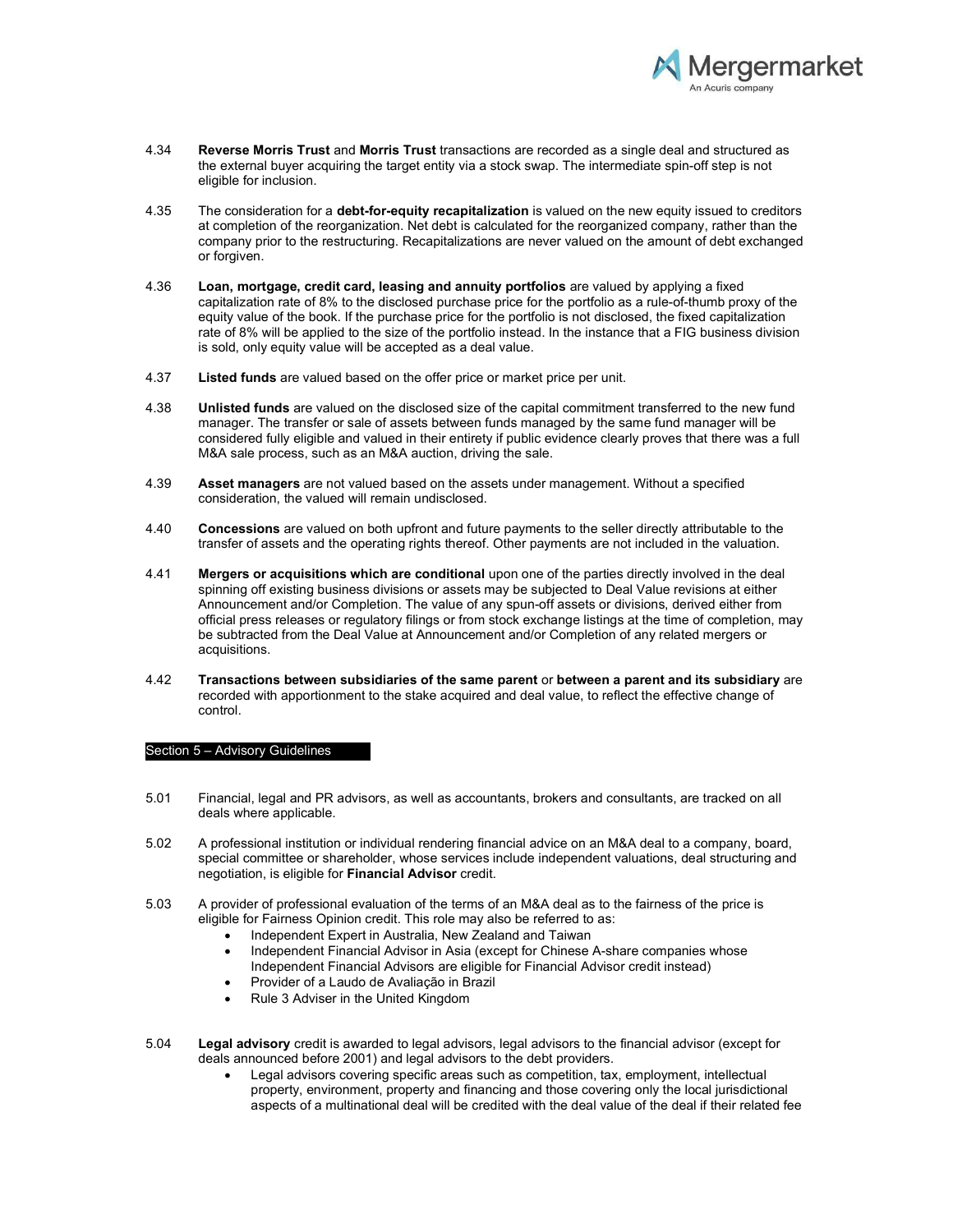

income exceeds USD 100,000. This applies to transactions where the target company is either in the United States or United Kingdom only.

- Legal advisors to the debt providers are not included in the general league tables of legal advisers.
- 5.05 PR advisory credit is awarded to providers of financial communication services. These services include but are not limited to media relations, investor relations, shareholder identification and corporate communications.
	- Where multiple PR advisors are present on the same side of a deal, or where a PR firm covers only the local jurisdictional aspects of a multinational deal, credit will be awarded if their related fee income exceeds USD 50,000 for that mandate alone. League table credits are not awarded on the basis of annual retainers.
- 5.06 Accountancy credit is awarded to providers of financial due diligence and tax due diligence.
- 5.07 Consultancy credit is awarded to providers of due diligence, other than legal, financial and tax.
- 5.08 Advisors receive credit for advising any of the principals (bidder, target or seller) or the parent companies of the principals on a transaction. Advice to the target's board of directors or special committee qualifies. An advisor to a principal is credited with the full deal value of the transaction. Where there is more than one advisor, and where there is advice to the acquiring consortium or joint venture, each is credited with the full deal value of the transaction.
- 5.09 Advisors to minority shareholders in the bidder are eligible for value credit in proportion to the stake held, provided the advisor can demonstrate that the minority shareholder has veto rights or board seats.
- 5.10 Advisors to the target are eligible for full value credit when advising a shareholder or a party in a consortium with at least 50% equity interest in the target or seller.
- 5.11 Advisors to minority shareholders in the target are eligible for value credit in proportion to the stake held.
- 5.12 Where an advisor is advising the target in the case of contested offers, deal value credit is given on the highest offer value only. If one offer leads to completion, the deal value credit will be assigned to the successful bid.
- 5.13 Where an advisor represented both the buyside and the sellside of a transaction, deal value credit will be recorded twice if two separate teams can be identified and independent engagement letters are provided.

# Section 6 – Submission & Challenge Guidelines

- 6.01 Valid advisory claims on M&A deals must be submitted in writing to merger.advisers@iongroup.com at the earliest possible date. Claims should include links to publicly accessible web pages confirming M&A deals with the minimum information outlined in Rule 6.02, as well as the advisory roles and the identities of the clients advised.
- 6.02 The following minimum information must be provided in a deal submission in the absence of a press release or stock exchange announcement:
	- Date of announcement;
	- Date of completion (if applicable);
	- Target and bidder name, geography and industry;
	- Deal value if disclosed. If the deal value is undisclosed, confirmation of qualifying deal size is required (Section 1);
	- Deal description;
	- Advisory role and client;
	- Team members (optional) including levels and practice areas.
- 6.03 Claims for advisory credits on transactions announced after the submission deadlines and before the end of the quarter are accepted. However, if the deal value is greater than or equal to USD 1 billion and if the financial advisor is not named in a press release or stock exchange announcement, official documentation (such as an engagement letter) must be provided. For legal advisors, the deal value threshold is set at USD 250m. Mergermarket may also request such documentation for smaller deals where it is considered that these deals will significantly affect league table rankings.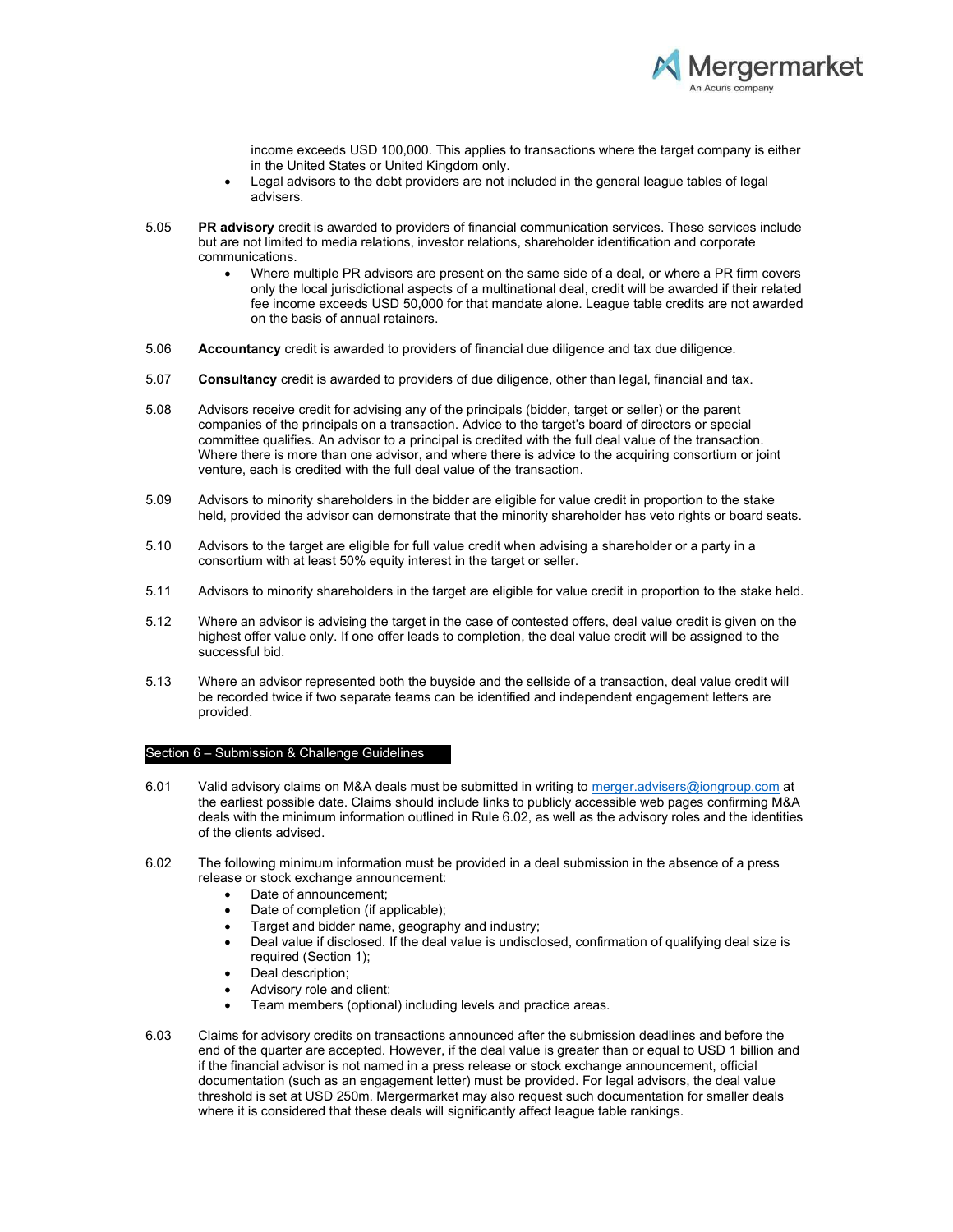

- 6.04 By submitting a claim, an advisor confirms to Mergermarket that the information in the claim is accurate, the advisor has permission to provide this information to a third party, and Mergermarket has permission to publicly disseminate this information without infringing on any third-party rights or breaching any confidentiality agreement between the advisor and its client. Any request to Mergermarket to withhold public dissemination of a deal or an advisory role would not constitute a valid advisory claim.
- 6.05 Challenges on advisory roles, deal inclusion, structure or valuation must be submitted in writing to merger.advisers@iongroup.com at the earliest possible date, but in any case within 60 days of the completion or termination date of the deal, or, for challenges on advisory roles, the accreditation of the challenged advisor. Any challenge requests made past this deadline will be rejected.
- 6.06 A valid engagement letter must clearly show all of the following:
	- Details of the specific transaction relating to the deal.
		- A clear indication of the advisor's role in the transaction beyond the words "Financial Advisor", for example.
		- The scope of work undertaken is eligible for league table credit, including but not limited to negotiation, structuring and valuation of the deal.
		- The letter is signed by a recognized Company Officer.
		- The letter is dated prior to, or cites an effective date prior to, the definitive agreement date.
		- The date is within two years preceding the announcement date of the deal.
		- The advisor has not been terminated (if the advisor is challenged on the basis of early termination).
- 6.07 Challenges on advisory roles must include a clear and valid rationale. Mergermarket reserves the right to reject a challenge request if the rationale given is insufficient or contrary to publicly available evidence, or the challenge is deemed frivolous.
- 6.08 Mergermarket guarantees anonymity of the challenging party.
- 6.09 Once a challenge is accepted, Mergermarket will notify the challenged advisor about the specifics of the challenge, including the documentary evidence required and the challenge deadline. The challenged advisor will be given 10 business days to substantiate its claim with a valid engagement letter or client letter. Disclosure of an M&A advisory role in a press release alone will not give an advisor immunity from challenges on its role, nor will it satisfy documentary evidence required to prove the role. During the challenge period, the advisor will remain on the deal. If the challenged advisor is unable to substantiate the claim after 10 business days, its credit will be removed from the deal.
- 6.10 Mergermarket will accept a letter signed directly by the partner of a legal advisory firm in order to validate the role or involvement of a legal advisor on an M&A transaction in the event of a challenge or claim.
- 6.11 If an advisor is removed from a deal due to an advisory role challenge, the submission of the required documentation will allow the advisory credit to be reinstated immediately.
- 6.12 The submission of an engagement letter or client letter does not automatically substantiate an advisory claim in a challenge in every case. Mergermarket may still request further documentation before resolving the challenge if any ambiguity persists.
- 6.13 For challenges on advisory roles on deals below \$1bn credited after the quarterly Submission and Challenge Deadline, the challenged advisor will be required to substantiate its claim within 10 business days or before the quarterly Press Deadline, whichever is the earliest. Failure to substantiate the claim by the quarterly Press Deadline will result in the removal of credit.
- 6.14 Challenges on deal inclusion, structure or valuation received after the quarterly Submission and Challenge Deadline will be resolved after the end of the quarter.
- 6.15 Corporate communications refuting the role of an advisor will not be accepted. Mergermarket will not engage in resolving contradictions between a corporate's signed engagement letter and its subsequent messages. Corporates wishing to remove an advisor's credit from a deal it is involved in must ask the advisor to rescind the claim directly with Mergermarket.